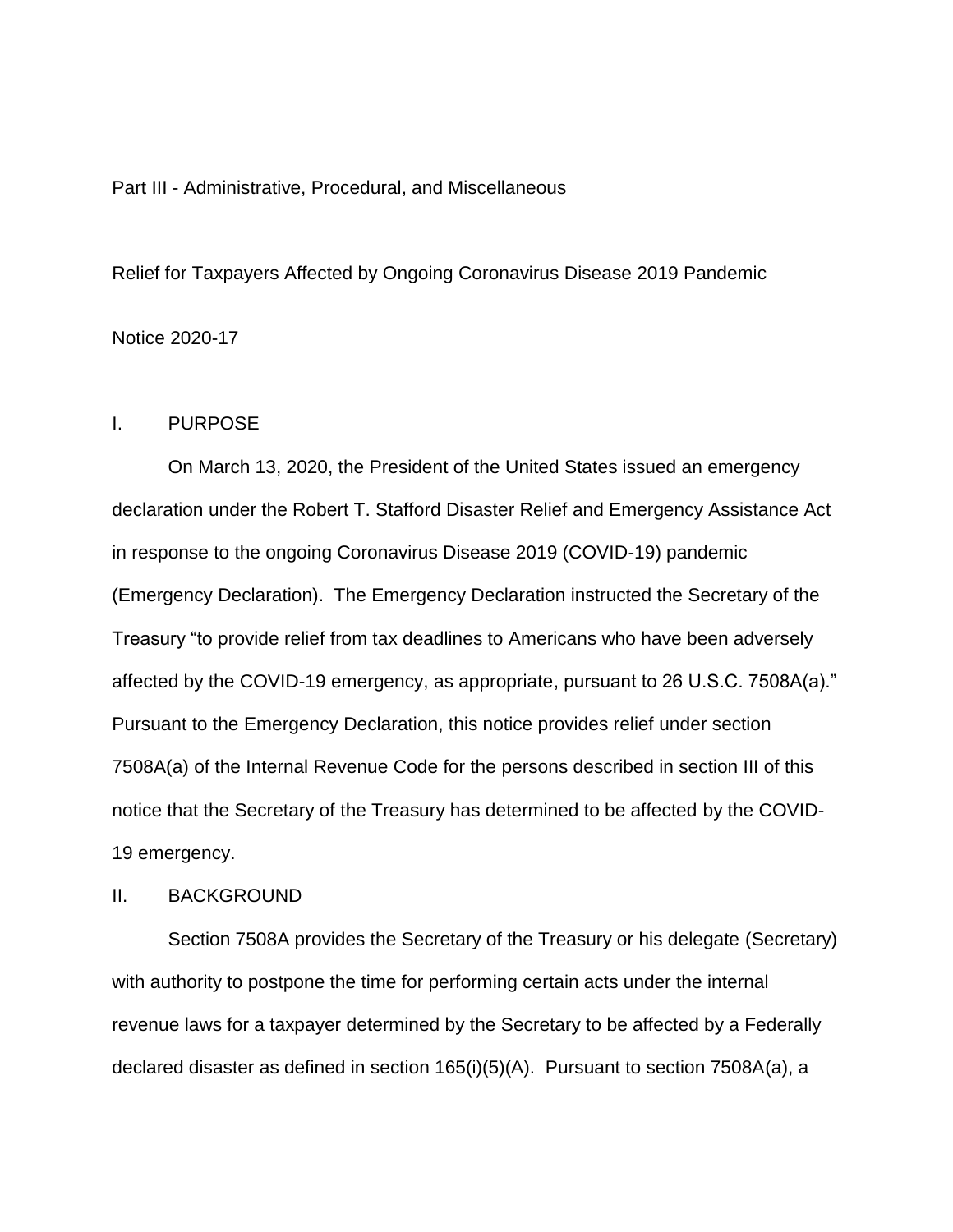period of up to one year may be disregarded in determining whether the performance of certain acts is timely under the internal revenue laws.

## III. GRANT OF RELIEF

The Secretary has determined that any person with a Federal income tax payment due April 15, 2020, is affected by the COVID-19 emergency for purposes of the relief described in this section III (Affected Taxpayer).

For an Affected Taxpayer, the due date for making Federal income tax payments due April 15, 2020, in an aggregate amount up to the Applicable Postponed Payment Amount, is postponed to July 15, 2020. The Applicable Postponed Payment Amount is up to \$10,000,000 for each consolidated group (as defined in §1.1502-1) or for each C corporation that does not join in filing a consolidated return. For all other Affected Taxpayers, the Applicable Postponed Payment Amount is up to \$1,000,000 regardless of filing status. For example, the Applicable Postponed Payment Amount is the same for a single individual and for married individuals filing a joint return. In both instances the Applicable Postponed Payment Amount is up to \$1,000,000.

The relief provided in this section III is available solely with respect to Federal income tax payments (including payments of tax on self-employment income) due on April 15, 2020, in respect of an Affected Taxpayer's 2019 taxable year, and Federal estimated income tax payments (including payments of tax on self-employment income) due on April 15, 2020, for an Affected Taxpayer's 2020 taxable year. The Applicable Postponed Payment Amounts described in this section III include, in the aggregate, all

2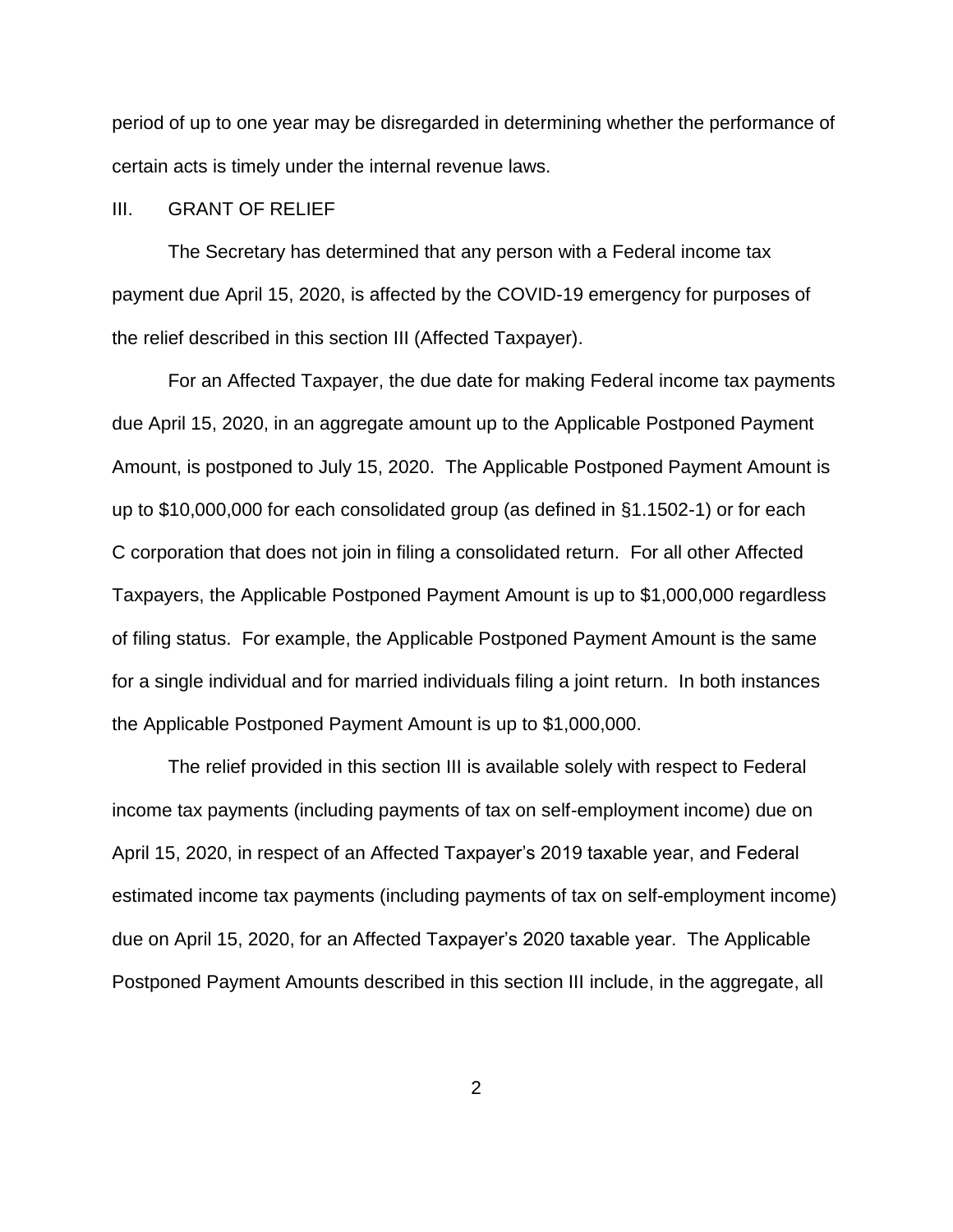payments described in the preceding sentence due on April 15, 2020 for such Affected Taxpayers.

No extension is provided in this notice for the payment or deposit of any other type of Federal tax, or for the filing of any tax return or information return.

As a result of the postponement of the due date for making Federal income tax payments up to the Applicable Postponed Payment Amount from April 15, 2020, to July 15, 2020, the period beginning on April 15, 2020, and ending on July 15, 2020, will be disregarded in the calculation of any interest, penalty, or addition to tax for failure to pay the Federal income taxes postponed by this notice. Interest, penalties, and additions to tax with respect to such postponed Federal income tax payments will begin to accrue on July 16, 2020. In addition, interest, penalties and additions to tax will accrue, without any suspension or deferral, on the amount of any Federal income tax payments in excess of the Applicable Postponed Payment Amount due but not paid by an Affected Taxpayer on April 15, 2020.

Affected Taxpayers subject to penalties or additions to tax despite the relief granted by this section III may seek reasonable cause relief under section 6651 for a failure to pay tax or seek a waiver to a penalty under section 6654 for a failure by an individual or certain trusts and estates to pay estimated income tax, as applicable. Similar relief with respect to estimated tax payments is not available for corporate taxpayers or tax-exempt organizations under section 6655.

IV. DRAFTING INFORMATION

3